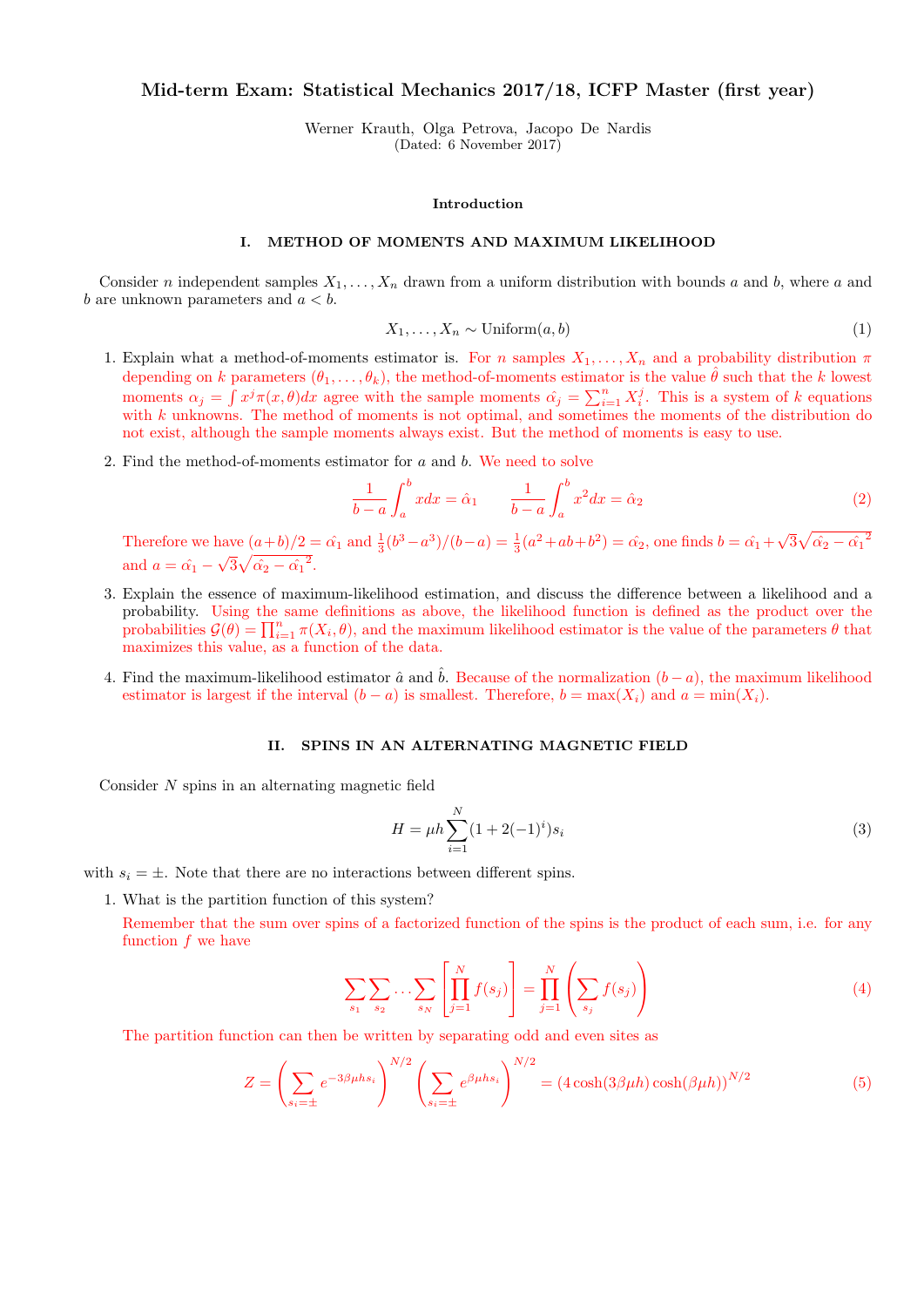2. Find the free energy of this system at temperature  $T$ . Then

$$
F = -\frac{N}{2}\beta^{-1} \left( \log \left( 2 \cosh 3\beta \mu h \right) + \log \left( 2 \cosh \beta \mu h \right) \right) \tag{6}
$$

3. What is the magnetization of each spin? Magnetization on is given on even sites by

$$
\langle s_i \rangle = \frac{\left(\sum_{s_i=\pm} s e^{-3\beta \mu h s_i}\right)}{\left(\sum_{s_i=\pm} e^{-3\beta \mu H s_i}\right)} = \tanh(3\beta \mu h) \tag{7}
$$

and on odd sites by

$$
\langle s_i \rangle = \frac{\left(\sum_{s_i=\pm} s e^{\beta \mu h s_i}\right)}{\left(\sum_{s_i=\pm} e^{\beta \mu H s_i}\right)} = -\tanh(\beta \mu h) \tag{8}
$$

4. Does this model have a phase transition? No, the model is in 1D and its transfer matrix is finite dimensional and does not contain any zeroes.

#### III. THE 3-STATE POTTS MODEL IN 1D

The Potts model is a generalization of the Ising model. Rather than having only two possible values as in the Ising case, spins in the Potts model take one of p values (that we take to be  $1, \ldots, p$ ). We consider the case where  $p = 3$ . The three-state Potts model for a 1D chain of N spins with periodic boundary conditions has the following Hamiltonian:

$$
H^{\rm PBC} = -J \sum_{i=1}^{N} \delta_{s_i, s_{i+1}},
$$
\n(9)

where  $\delta_{s_i,s_{i+1}}$  is the Kronecker delta: it is equal to 1 when  $s_i = s_{i+1}$  and zero otherwise, and the spin  $s_{N+1}$  is the same as  $s_1$ .

1. Write down the transfer matrix for this model.

$$
T = \begin{bmatrix} e^J & 1 & 1 \\ 1 & e^J & 1 \\ 1 & 1 & e^J \end{bmatrix}
$$

where  $\beta$  has been incorporated into  $J(T)$ .

.

2. Express the partition function for finite  $N$  in terms of the transfer matrix  $(+)$  explanation).

$$
Z = \sum_{\{s_i\}} e^{J \sum_{i=1}^{N} \delta_{s_i, s_{i+1}}} = Tr[T^N]
$$
\n(10)

3. How would you go about computing the partition function in the limit  $N \to \infty$ ? (Don't do the calculation, just explain how it is done and why).

$$
Z = \lambda_0^N + \lambda_1^N + \lambda_2^N
$$

where  $\lambda_i$  are the three eigenvalues of T. In the limit  $N \to \infty$ , it suffices to keep the largest eigenvalue  $\lambda_0$ :

 $Z \approx \lambda_0^N$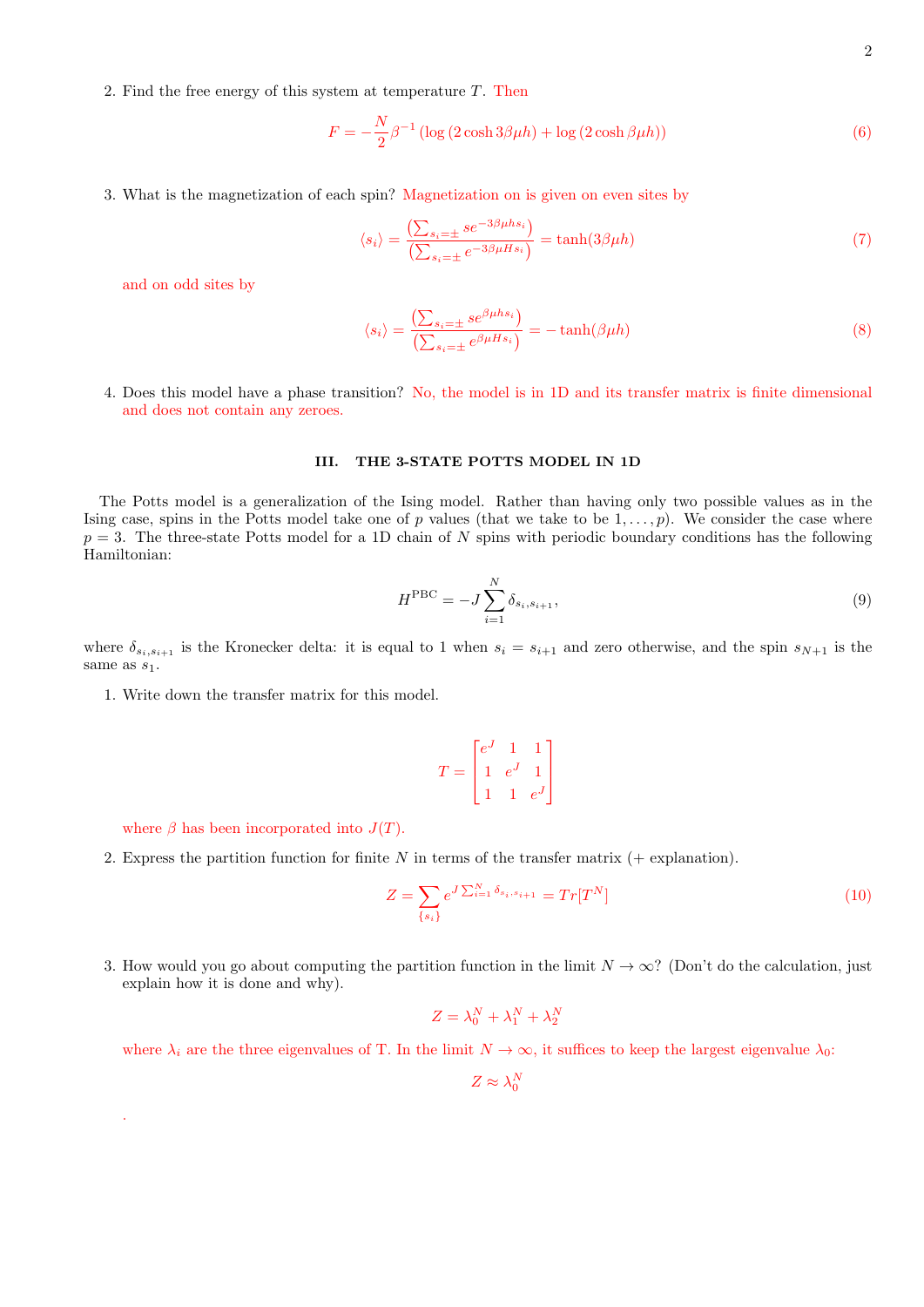3

4. Consider now the case of open boundary conditions, with the hamiltonian given by

$$
H^{\text{open}} = -J \sum_{i=1}^{N-1} \delta_{s_i, s_{i+1}}.
$$
\n(11)

(a) Express the partition function of the Potts model of N spins in terms of the transfer matrix for the case of special boundary conditions  $s_1 = 1$ ,  $s_N = 1$ .

$$
Z = \vec{A}^t T^{N-1} \vec{A} \tag{12}
$$

with

$$
\vec{A}^t = (1, 0, 0) \tag{13}
$$

in other words, the (1, 1) element of the transfer matrix taken to the power  $N-1$ . For  $N=2$ , this is easy to check as there is only one configuration, so that  $Z_2 = \exp(J)$ . Note that there are only  $N - 1$  terms in the hamiltonian of eq. (??).

(b) Express the partition function of the Potts model of N spins in terms of the transfer matrix for the case of open boundary conditions, where both  $s_1$  and  $s_N$  can take on all three values.

$$
Z = \vec{A}^t T^{N-1} \vec{A} \tag{14}
$$

with

$$
\vec{A}^t = (1, 1, 1) \tag{15}
$$

in other words, the sum over all the elements of the transfer matrix taken to the power  $N-1$ . For  $N=2$ , this is easy to check as there are 9 configuration, three of them with weight  $\exp(J)$  and six of them with weight 1. This agrees with the sum over all the terms of  $T = T^{N-1}$  for  $N = 2$ .

## IV. CLUSTER EXPANSION FOR AN INTERACTING GAS

Consider a gas of N particles in a one-dimensional box of size L (with density  $N/L = \rho$  fixed) with Hamiltonian

$$
H = \sum_{i=1}^{N} p_i^2 + \sum_{i < j, = 1}^{N} U(q_i - q_j) \tag{16}
$$

with the interparticle potential given by

$$
U(q) = 0 \text{ if } q > a \tag{17}
$$

$$
U(q) = u_0 \text{ if } q \le a \tag{18}
$$

We want to compute the free energy as an expansion in  $u_0$  up to orders  $u_0^2$  (we neglect terms of order  $u_0^n$  with  $n > 2$ ). Consider the partition function

$$
Z = \left(\prod_{j=1}^{N} \int_{0}^{L} dq_j \int_{-\infty}^{+\infty} dp_j \right) \prod_{i=1}^{N} e^{-\beta p_i^2} \prod_{i < j} e^{-\beta U(q_i - q_j)} = Z_0 Q \tag{19}
$$

with

$$
Q = L^{-N} \left( \prod_{j=1}^{N} \int_{0}^{L} dq_j \right) \prod_{i < j} e^{-\beta U(q_i - q_j)} \tag{20}
$$

and  $Z_0$  the partition function of the free gas (with  $u_0 = 0$ ). Write the free energy of the non-interacting gas as  $F_0 = -\beta^{-1} \log Z_0.$